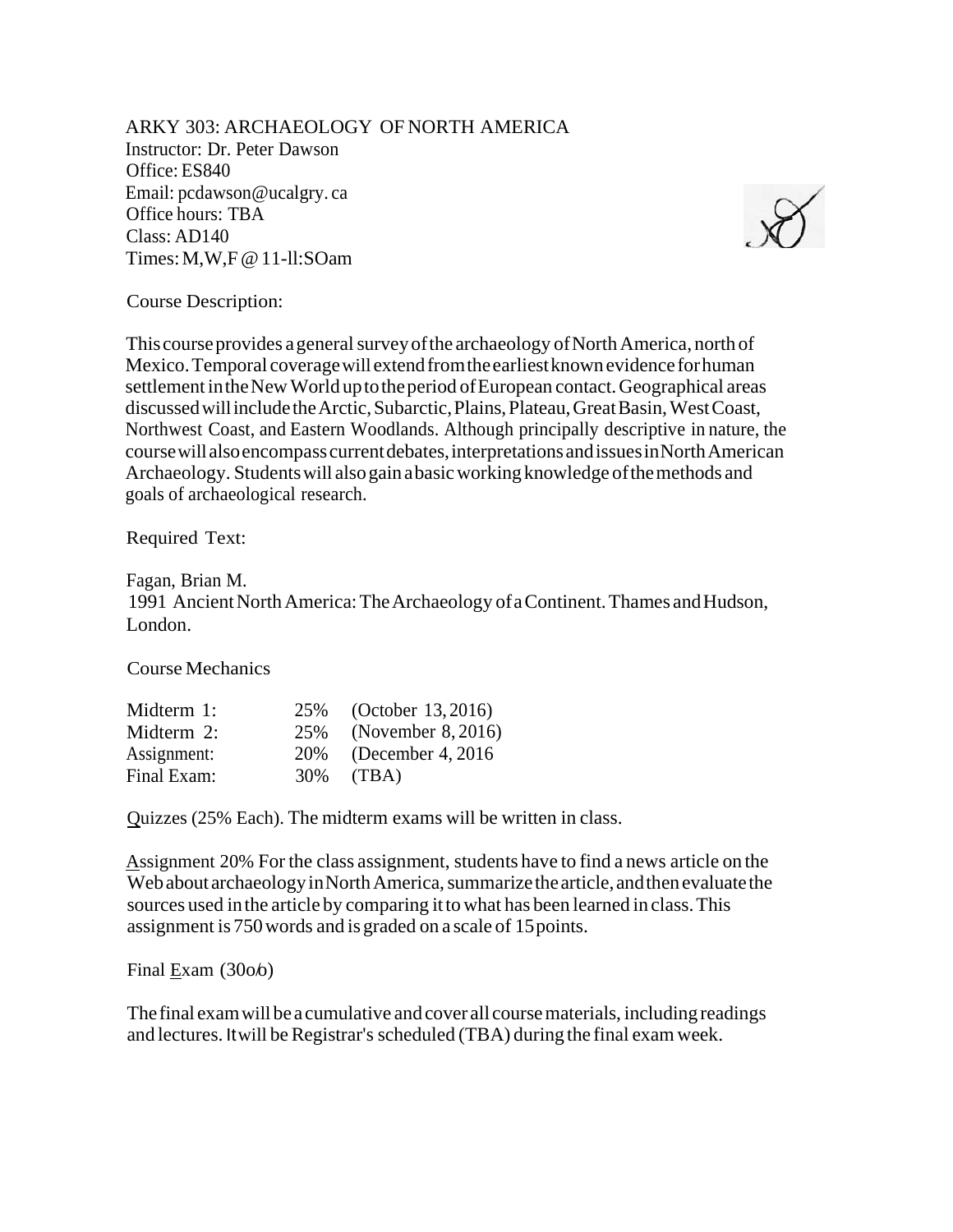## SCHEDULE OF LECTURES

\*Please note that suggested readings will be posted to D2L throughout the course. These readings will reflect recently published data on key issues in North American Archaeology. Students are encouraged to read these articles as they read

### 1.INTRODUCTION:

1.Overview, Course Requirements.

## I.BACKGROUND

- 2. Preface, Discovery (pp. 17-32).
- 3. Culture History and North American Archaeology (pp. 33-52).

4. Explaining Prehistoric Cultural Change (pp.53-68).

# II. THE PALEO-INDIANS

5. First Settlement (pp. 71-96).

6. Later Paleo-Indian Cultures (pp. 97-114).

Suggested Reading: *The Peopling ofNorth America* in Pauketat and DiPaolo Loren.

## III.THE GREAT PLAINS

7. Bison Hunters on the Plains (pp. 117-141)

8. Village farmers of the Plains (pp. 142-164)

# IV.THE FAR NORTH

9. Early Arctic Cultures (pp. 167-190) 10.Norton, Dorset, and Thule ( pp. 191-212)

# V.THE WEST

11.Early Hunter-Gatherers on the West Coast (pp. 215-230)

12.Later Prehistoric Societies ofthe Pacific Coast (pp. 233-263)

13.The Great Basin and Western Interior (pp. 264-294).

14.The Archaic ofthe Southwest and Lower Pecos (pp. 295-314)

15.The Origins of Agriculture and Village Life (pp. 315-334)

16.The Rise of Pueblo Society (pp. 335-367)

SuggestedReading: *Tempo and Scale intheEvolution ofSocial Complexity in WesternNorth America: Four Case* in Pauketat and DiPaolo Loren.

# VI.THEEASTERN WOODLANDS

17.Early and Middle Archaic Cultures (pp. 371-398)

18.Late Archaic Cultures (pp. 399-420)

19.Early Woodland and the Adena Complex (pp.421-434)

20. Middle Woodland and the Hopewellian (pp. 435-456)

21. Mississippian Climax (pp. 457-488)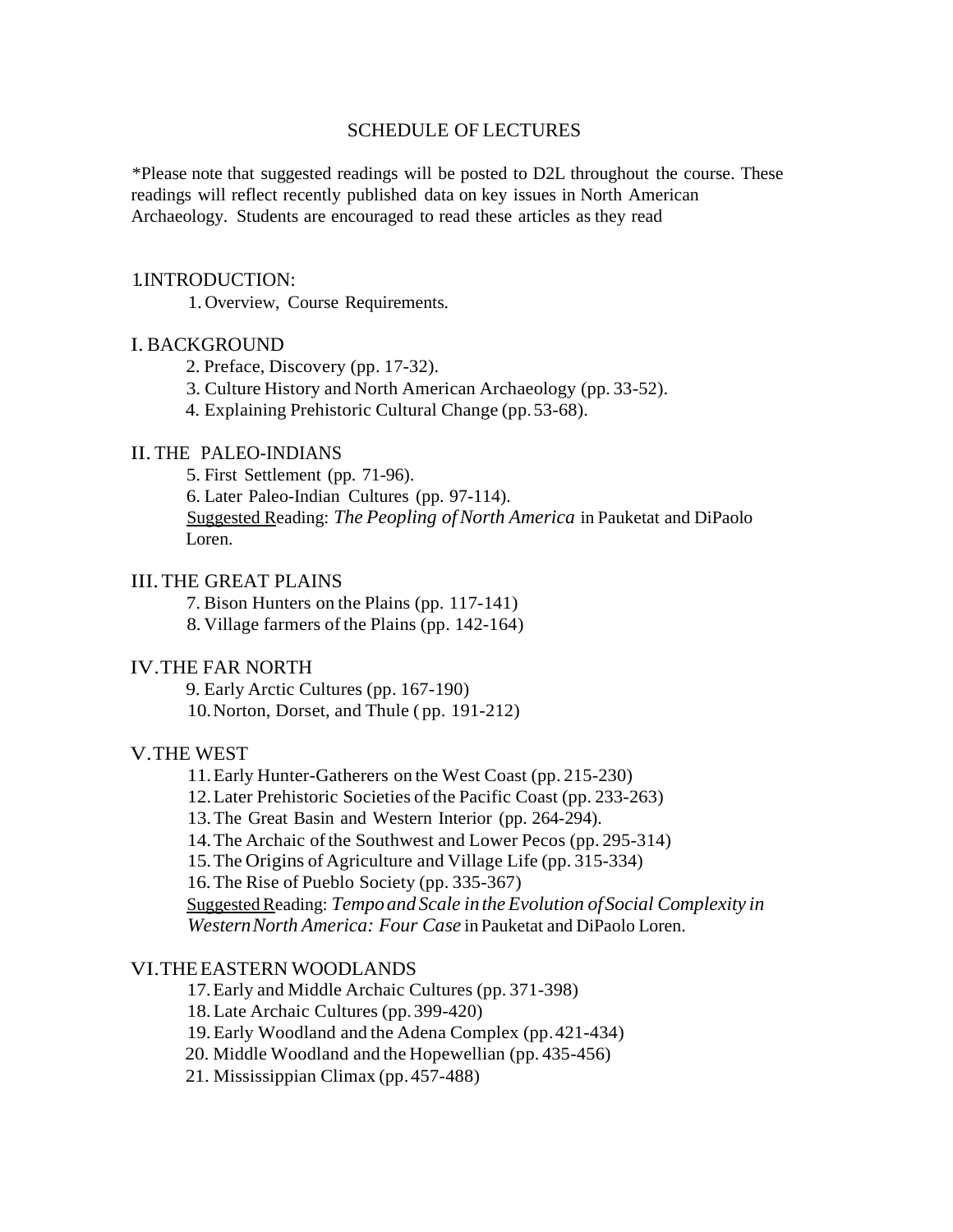# VII.AFTER COLUMBUS

22. The Archaeology of European Contact (pp. 511-540) 23. The Early Historic Period in the Western Great Lakes Area

### *Grade Scale:*

| A+    | $94.9 - 100$       | A   | 89.9-94.8% A-      | 84.9-89.8%     |
|-------|--------------------|-----|--------------------|----------------|
| B+    | 79.9-84.8%         | - R | 74.9-79.8 % B-     | 70.9-74.8%     |
| $C++$ | 66.9-70.8 % $\,$ C |     | $62.9 - 66.8$ % C- | 58.9-62.8%     |
| $D+$  | 54.9 %-58.8% D     |     | 49.9-54.8 % F      | 49.8 and below |

## USRI:

At the University of Calgary, feedback provided by students through the Universal Student Ratings of Instruction (USRI) survey provides valuable information to help with evaluating instruction, enhancing learning and teaching, and selecting courses [\(www.ucalgary.ca/usri\).](http://www.ucalgary.ca/usri)) Your responses make a difference - please participate in USRI Surveys.

### Writlna Across the Curriculum

Writing skills are notexclusive to English courses and, infact, should cross all disciplines. The University supports the belief that throughout their University careers, students should be taught howtowritewell sothatwhen they graduate theirwritingabilitieswill befar above the minimal standards required at entrance. Consistent with this belief, students are expected to do a substantial amount of writing in their University courses and, where appropriate, instructors can andmay usewritingandthe gradingthereof asafactor inthe evaluationof studentwork. The services provided by the Writing Centre inthe Effective Writing Office can be utilized by all undergraduate and graduate students who feel they require further assistance.

Academic Accommodations:<br>The academic accommodations The academic accommodations policy can be found at http://www.ucalgary.ca/access/accommodations/policy.

It is the student's responsibility to request academic accommodations. If you are a student with a documented disability who may require academic accommodations and have not registered with Student Accessibility Services, please contact them at 403-220-6019. Students that have not registered with the SAS are not eligible for formal academic accommodations. More information about the academic accommodations can be found at [http://wwww.ucalgary.ca/access.](http://wwww.ucalgary.ca/access)